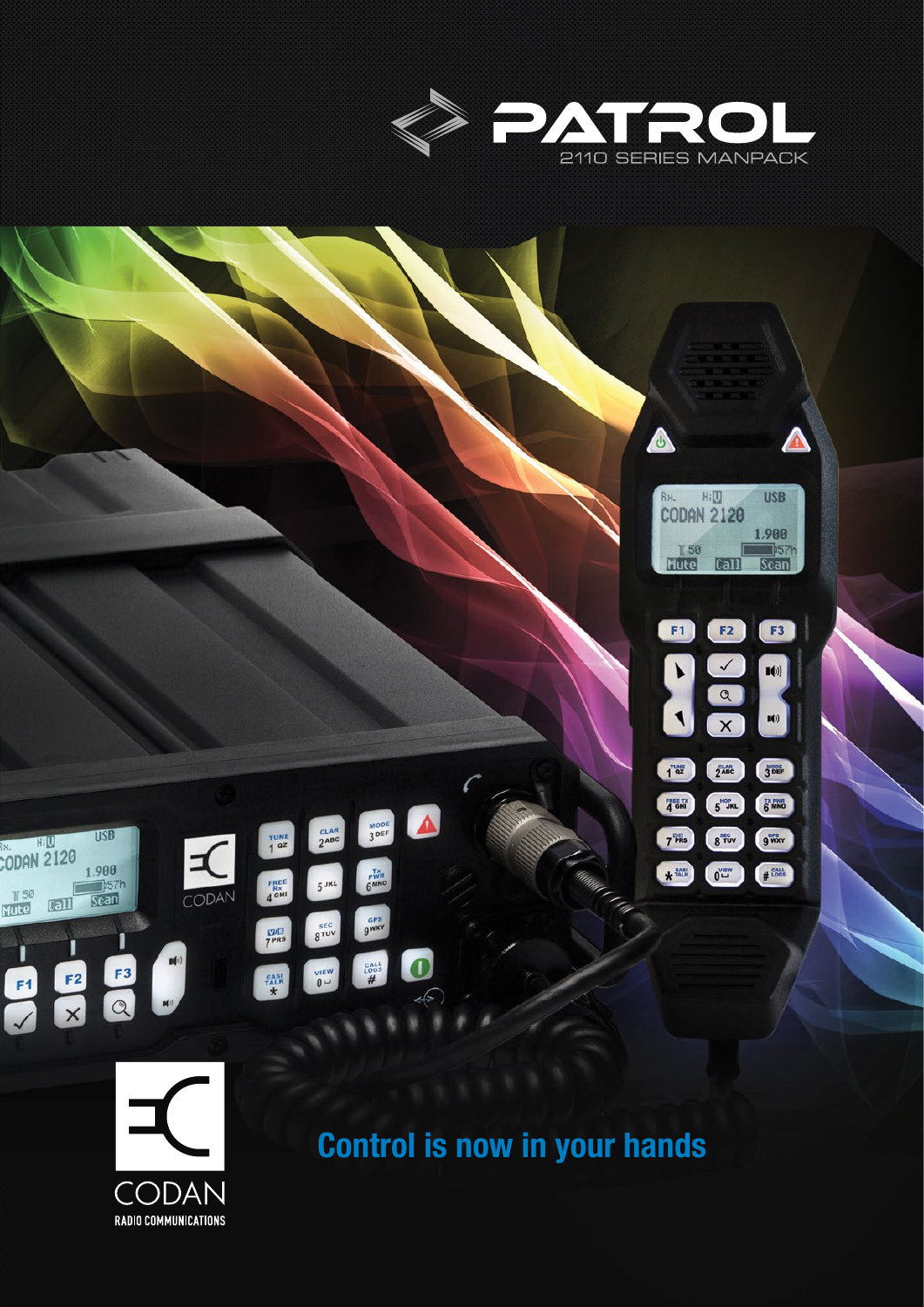# CODAN PATROL 2110 MANPACK SERIES

The CODAN Patrol 2110 Manpack is a reliable, rugged and secure solution for your portable long-range high frequency (HF) voice and data communications.

With second-generation Digital Voice and 3G ALE, you have the confidence to communicate quickly and reliably without the need for existing infrastructure. The Patrol Manpack is extremely light and has the lowest power consumption of any available HF manpack, meaning you can operate continuously on a single charge for up to 65 hours. Comfortable to carry and packed with easy-to-use features via the rugged smart handset or front panel, the Patrol 2110 is ideal for all types of terrain and weather conditions, complying with the toughest environmental standards including MIL-STD-810F. The Patrol transceiver, handset and battery compartment are made from lightweight alloys and high-impact plastics, both capable of withstanding immersion to a depth of 1m.

> With an optional fully integrated high-speed data modem, 2110s are capable of data-rates of up to 9600 bps, secured with AES-256 bit encryption to ensure your information remains confidential

The Patrol AES-256 or CES-128 encryption options ensure sensitive information can be communicated with confidence. Codan's 3G ALE option for Patrol enables robust and efficient on-air linking, providing capabilities for quick and reliable voice and data communications, as well as enhanced GPS tracking.

#### DIGITAL VOICE

2110 series second generation Digital Voice capability delivers clearly intelligible speech no matter the conditions, ensuring you're always heard, loud and clear.



- 1.6 to 30 MHz continuous, 25 W (125 W with amplifier)
- Second generation Digital Voice technology
- Rugged smart handset with visual display
- $L$ ightweight (2.9 kg without battery)
- Long battery life (up to 65 hours) with intelligent battery management
- Rugged (shock, vibration and immersion), MIL-STD-810F
- **Advanced Automatic Link Establishment (ALE):** MIL-STD-188-141B  $\Box$  3G ALE (STANAG 4538)
- Smart and fast internal fully automatic antenna tuner Clear communications with DSP noise reduction — *Easitalk*™ Internal MIL-STD-188-110A/B high-speed Data Modem Integrated GPS receiver and antenna, and integrated speaker Intuitive and user-friendly interface
- **CES-128** voice and AES-256 digital voice and data encryption
- 
- 
- 
- 
- 3 year warranty



- 
- 

2110s eliminate the need to carry heavy spare batteries. and operate continuously for up to 65 hours. Weighing only 2.9 kg, they are 1 kg lighter than competitors and fully comply with MIL-STD-810F standards.



Oo

#### INTEGRATED GPS

With a convenient one-button emergency facility and encrypted position information, the 2110's internal GPS provides position awareness for all HF network participants.



 $\overline{\mathbf{w}}$ 

### ADVANCED ALE

2110s support standards FED-STD-1045, MIL-STD-188-141B, and 3G ALE STANAG 4538 with advanced capabilities for voice, message, GPS tracking and radio status for simple and reliable communication.

### INTERNAL DATA MODEM

# FEATURES AND OPTIONS

# Smart and rugged handset

Patrol's smart handset enables remote operation of the Manpack, with all the capability of the front panel now available in the palm of your hand. The handset's built-in speaker automatically switches to a loud mode when docked in its custom designed cradle meaning calls will be heard when the handset is not being held. It is manufactured from high grade plastic polymers and built for the world's toughest environments.

## Superior and reliable antennas

Codan has a reputation for building superior and reliable HF antennas. Our range of tactical antennas for the 2110 Patrol Manpack are no exception and include a lightweight tactical whip antenna, rugged tactical long wire antenna, a broadband antenna kit solution and a dipole antenna kit solution. They provide maximum durability and mobility with quick deployment for short and long range communications.